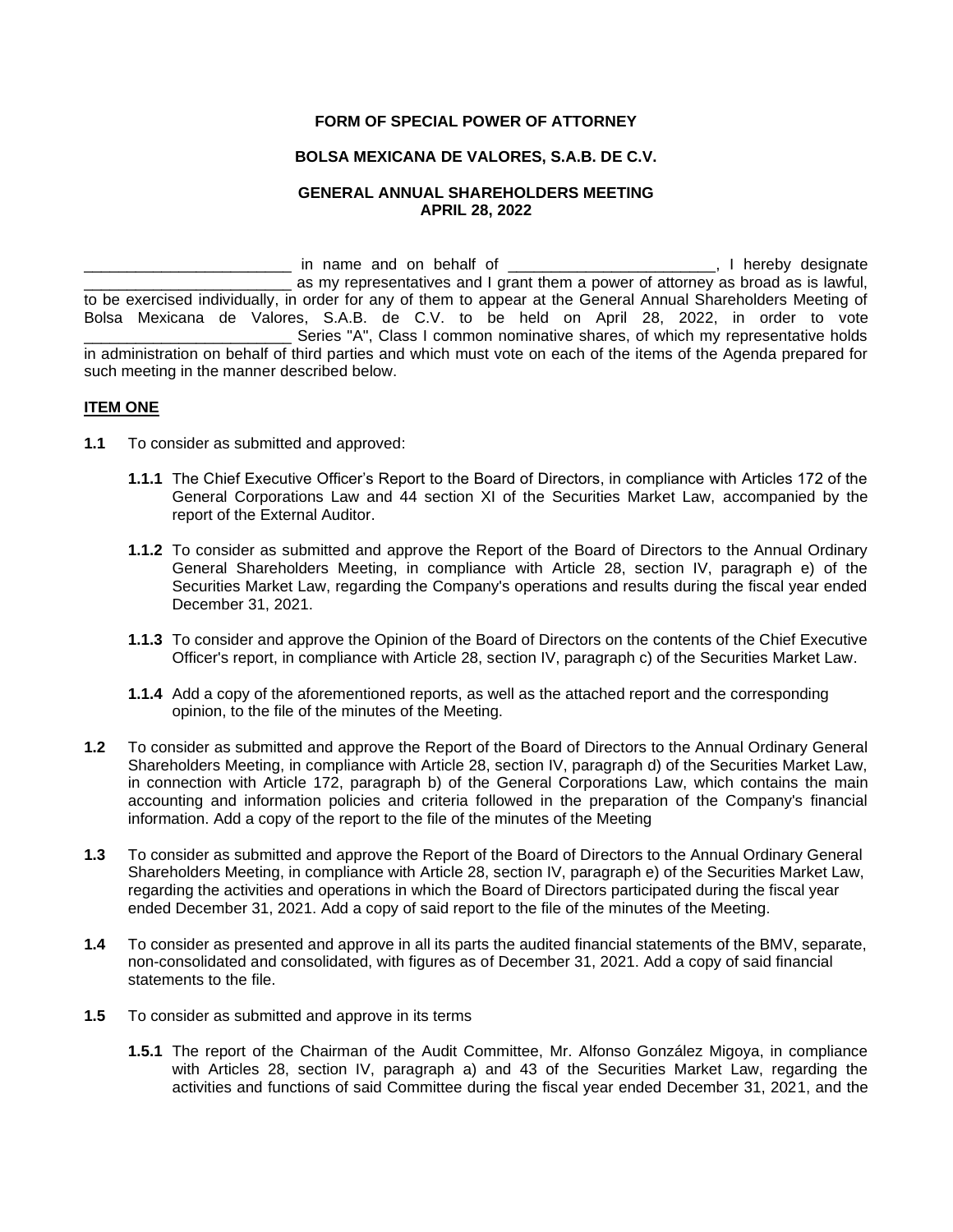management of said Committee during the corresponding fiscal year. Add a copy of the report to the file of the minutes of the Meeting

- **1.5.2** The report of the Chairman of the Corporate Practices Committee, Mr. Alfonso González Migoya, in compliance with Articles 28, section IV, paragraph a) and 43 of the Securities Market Law, regarding the activities and functions of said Committee during the fiscal year ended December 31, 2021, and the management of said Committee during the corresponding fiscal year. Add a copy of the report to the file of the minutes of the Meeting.
- **1.6** To consider as submitted and approve in their terms the reports rendered by the other Committees of the Company for the year 2021. To add a copy of the reports to the file of the minutes of the Meeting.
- **1.7** To approve the management of:
	- **1.7.1** The Board of Directors during the fiscal year ended December 31, 2021.
	- **1.7.2** The Audit Committee during the fiscal year ended December 31, 2021.
	- **1.7.3** The Corporate Practices Committee during the fiscal year ended December 31, 2021.
- **1.8** To consider as submitted and approve in its terms the report of the Company's Statutory Auditor for the year 2021. To add a copy of the report to the file of the minutes of the Meeting.
- **1.9** To consider the tax report of the BMV for the fiscal year ended December 31, 2020 as filed. To add a copy of said report to the file of the minutes of the Meeting.

## **ITEM TWO**

- **2.1** Since the unconsolidated separate statement of income and other comprehensive income approved above shows a net profit for the year in the amount of MX\$1,597,187,743.32 M.N., it is proposed to approve to set aside the amount of MX\$79´859,387.17 M.N., in order to increase the legal reserve fund of the Company referred to in Section II of Article Sixty-Nine of the Company's Bylaws.
- **2.2** Considering the amount to be set aside to increase the maximum amount that may be used for the purchase of the Company's own shares referred to in item seven of the Agenda, it is proposed that the amount of MX\$1,517´328,356.15 M.N. be allocated to the retained earnings account pending application.

### **ITEM THREE**

**3.1** Declare a cash dividend, which will be paid on May 16, 2022 in cash, to be distributed at the rate of MX\$2.16 M.N. per share, and paid to the total number of shares outstanding on the payment date. Likewise, to state for the record that such dividends come from the Net Tax Profit Account (*Cuenta de Utilidad Fiscal Neta*) referred to in Article 77 of the Income Tax Law.

## **ITEM FOUR**

- **4.1** Approve the Board of Directors' management for the fiscal year ended December 31<sup>st</sup>, 2021.
- **4.2** Appointment and ratification to the Board of Directors of the Bolsa Mexicana de Valores, S.A.B. de C.V., of the following persons, where appropriate, their qualification as independent directors, who being present or having had knowledge of their possible ratification or appointment, expressed their acceptance of their appointment and protested their faithful and compliant performance of their duties: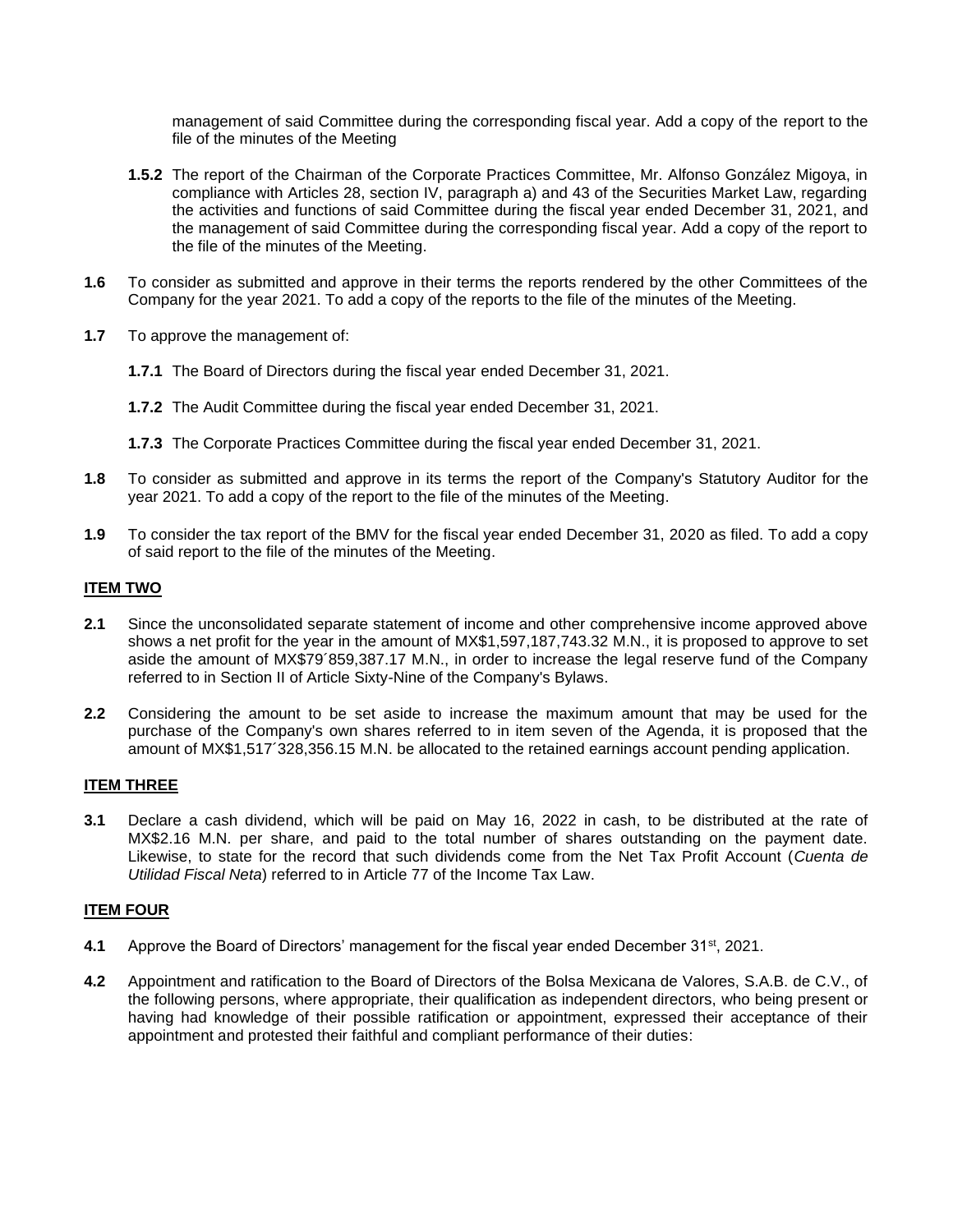### **Members:**

- **4.2.1** Marcos Alejandro Martínez Gavica
- **4.2.2** Carlos Bremer Gutiérrez
- **4.2.3** Eduardo Cepeda Fernández
- **4.2.4** Gina Díez Barroso Azcárraga
- **4.2.5** Felipe García-Moreno Rodríguez
- **4.2.6** Héctor Blas Grisi Checa
- **4.2.7** Carlos Hank González
- **4.2.8** Claudia Jañez Sánchez
- **4.2.9** Ernesto Ortega Arellano
- **4.2.10** Tania Ortiz Mena López Negrete
- **4.2.11** Eduardo Osuna Osuna
- **4.2.12** Clemente Ismael Reyes-Retana Valdés
- **4.2.13** Alberto Torrado Martínez
- **4.2.14** Blanca Avelina Treviño de Vega
- **4.2.15** Eduardo Valdés Acra

## **Alternate Members:**

- **4.2.16** Edgardo Mauricio Cantú Delgado
- **4.2.17** Tomás Christian Ehrenberg Aldford
- **4.2.18** Marcos Ramírez Miguel
- **4.2.19** Álvaro Vaqueiro Ussel
- **4.3** Approve that any of the alternate directors may replace any of the proprietary directors, except in the case of independent proprietary directors, who may only be replaced by independent directors in accordance with the provisions of Article 24 of the Securities Market Law.
- **4.4** State, for the record, that Marcos Alejandro Martínez Gavica, Gina Díez Barroso Azcárraga, Claudia Jañez Sánchez, Tania Ortiz Mena López Negrete, Clemente Ismael Reyes-Retana Valdés, Alberto Torrado Martínez, Blanca Avelina Treviño de Vega and Eduardo Valdés Acra, are independent directors.
- **4.5** Approve and accept the resignation of each of the persons who are not ratified as members of the Board of Directors at this Meeting. On behalf of the full Board, to thank them for the services rendered to the Company and release them from any liability they may have incurred in the legal performance of their duties.
- **4.6** Ratify Mr. Marcos Alejandro Martínez Gavica in the position of Chairman of the Board of Directors of the Company.
- **4.7** Ratify Mr. Rafael Robles Miaja in the position of Secretary of the Board of Directors of the Company.
- **4.8** Ratify Ms. María Luisa Petricioli Castellón in the position of Alternate Secretary of the Board of Directors of the Company.
- **4.9** Ratify Mr. Óscar Aguirre Hernández in his position as Statutory Auditor for the Company.
- **4.10** Designate Mr. Clemente Ismael Reyes-Retana Valdés as a member and President of the Company's Audit Committee.
- **4.11** Designate Ms. Claudia Jañez Sánchez as a member of the Company's Audit Committee.
- **4.12** Ratify Mr. Marcos Alejandro Martínez Gavica as a member of the Company's Audit Committee.
- **4.13** Designate Mr. Eduardo Valdés Acra as a member of the Company's Audit Committee.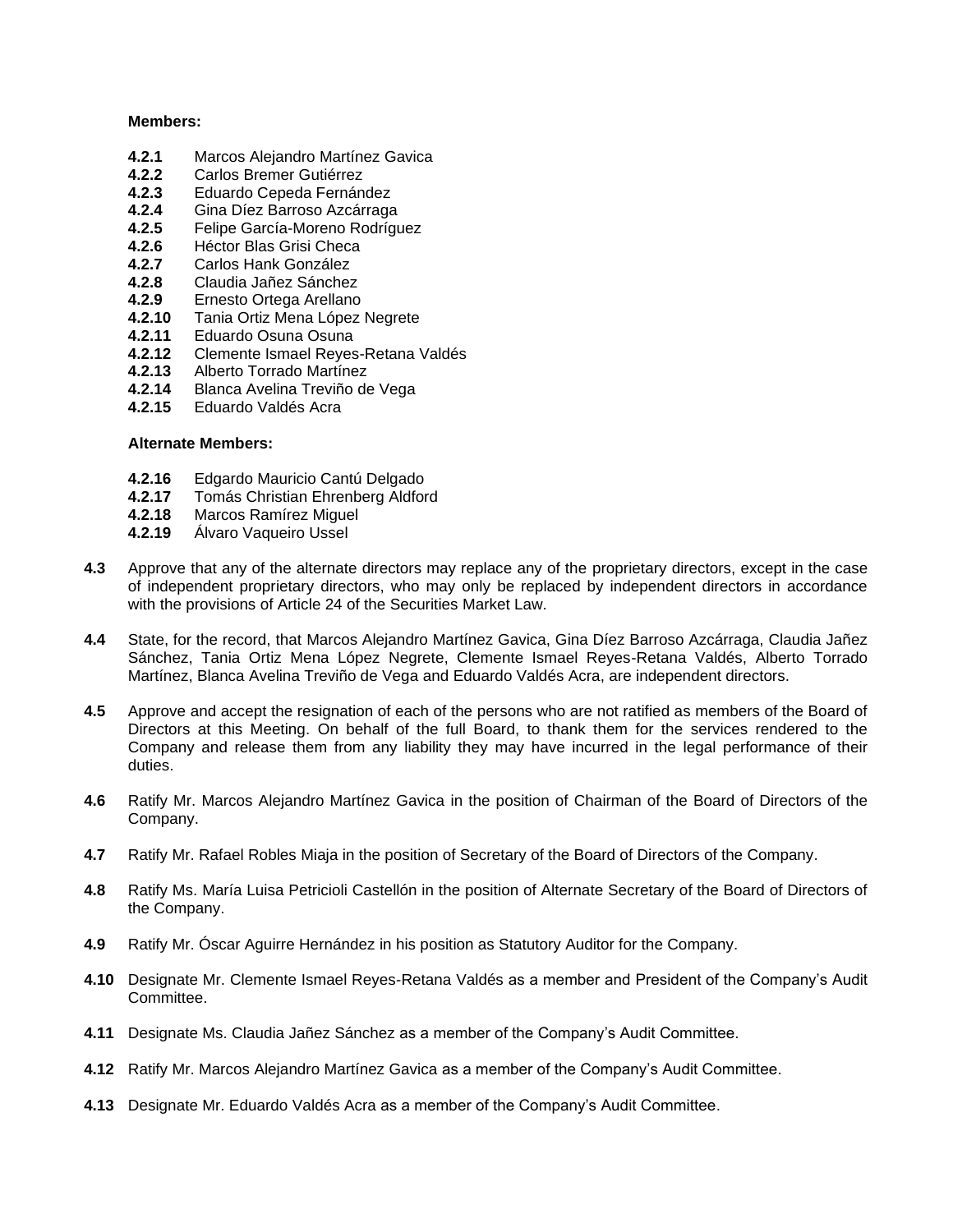- **4.14** Designate Ms. Tania Ortiz Mena López Negrete as a member and President of the Company's Corporate Practices Committee.
- **4.15** Designate Ms. Gina Díez Barroso Azcárraga as a member of the Company's Corporate Practices Committee.
- **4.16** Designate Mr. Alberto Torrado Martínez as a member of the Company's Corporate Practices Committee.
- **4.17** Ratify Mr. Marcos Alejandro Martínez Gavica as a member of the Company's Corporate Practices Committee.
- **4.18** Approve that the Board of Directors determine the remaining members and chairpersons of the other Committees of the Company.

### **ITEM FIVE**

- **5.1** Grant to each of the members of the Board of Directors and Secretary of the Company, as emolument for the performance of their duties, the amount in cash that, after deducting the corresponding tax, is equivalent, in local currency, to two gold coins (*centenarios oro*), for their attendance to each of the meetings of the Board of Directors. State in the minutes that the Statutory Auditor has previously declined to receive any emolument for the performance of his duties that may be determined by the Meeting.
- **5.2** Grant each of the members of the Audit Committee of this Company, the amount of MX\$60,000.00 M.N gross for their participation in the work for each of the sessions of this Committee.
- **5.3** Grant each of the members of the Corporate Practices Committee of this Company, the amount of MX\$25,000.00 M.N. gross for their participation in the work for each of the sessions of this Committee.

### **ITEM SIX**

- **6.1** To consider the report on the status of the acquisition of the Company's own shares as having been rendered.
- **6.2** Note that as of March 31, 2022, the Company holds 6´091,681 Series "A", Class I shares.

#### **ITEM SEVEN**

**7.1** Authorize an increase of \$300'000,000 MXN, to be used for the acquisition of shares of the Bolsa Mexicana de Valores, S.A.B. de C.V., with the understanding that this amount will remain in effect until such time as it is modified by a Shareholders Meeting and the limitation referred to in Article 56 of the Securities Market Law is complied with.

#### **ITEM EIGHT**

**8.1** Authorize as special delegates, without distinction, Messrs. Rafael Robles Miaja, María Luisa Petricioli Castellón and Clementina Ramírez de Arellano Moreno, so that in the name and on behalf of the Company, prepare and present the notices legally required in connection with the resolutions adopted at this Meeting and in the name and on behalf of the Company appear before the Notary Public of their choice in order to request and execute the notarization of all or part of the minutes that are drawn up on the occasion of this Assembly, as well as to issue simple or certified copies thereof as may be requested.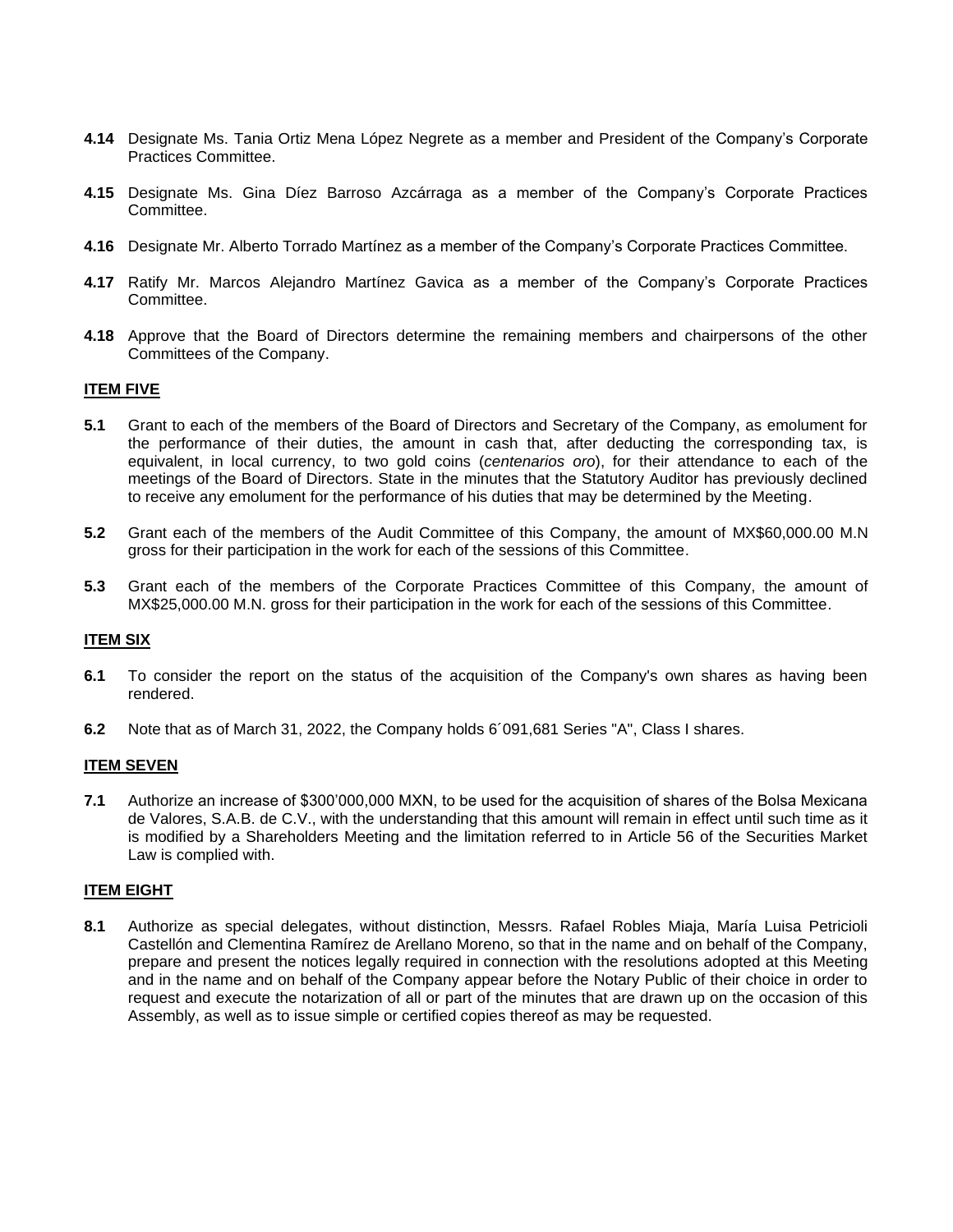# **VOTING**

## **ITEM ONE**

| Proposal | For | <b>Against</b> | <b>Abstain</b> | As the majority<br>votes |
|----------|-----|----------------|----------------|--------------------------|
| 1.1.1    |     |                |                |                          |
| 1.1.2    |     |                |                |                          |
| 1.1.3    |     |                |                |                          |
| 1.1.4    |     |                |                |                          |
| $1.2$    |     |                |                |                          |
| $1.3$    |     |                |                |                          |
| $1.4$    |     |                |                |                          |
| 1.5.1    |     |                |                |                          |
| 1.5.2    |     |                |                |                          |
| 1.6      |     |                |                |                          |
| 1.7.1    |     |                |                |                          |
| 1.7.2    |     |                |                |                          |
| 1.7.3    |     |                |                |                          |
| 1.8      |     |                |                |                          |
| 1.9      |     |                |                |                          |

## **ITEM TWO**

| Proposal | For | <b>Against</b> | <b>Abstain</b> | As the majority<br>votes |
|----------|-----|----------------|----------------|--------------------------|
| 2.1      |     |                |                |                          |
| 2.2      |     |                |                |                          |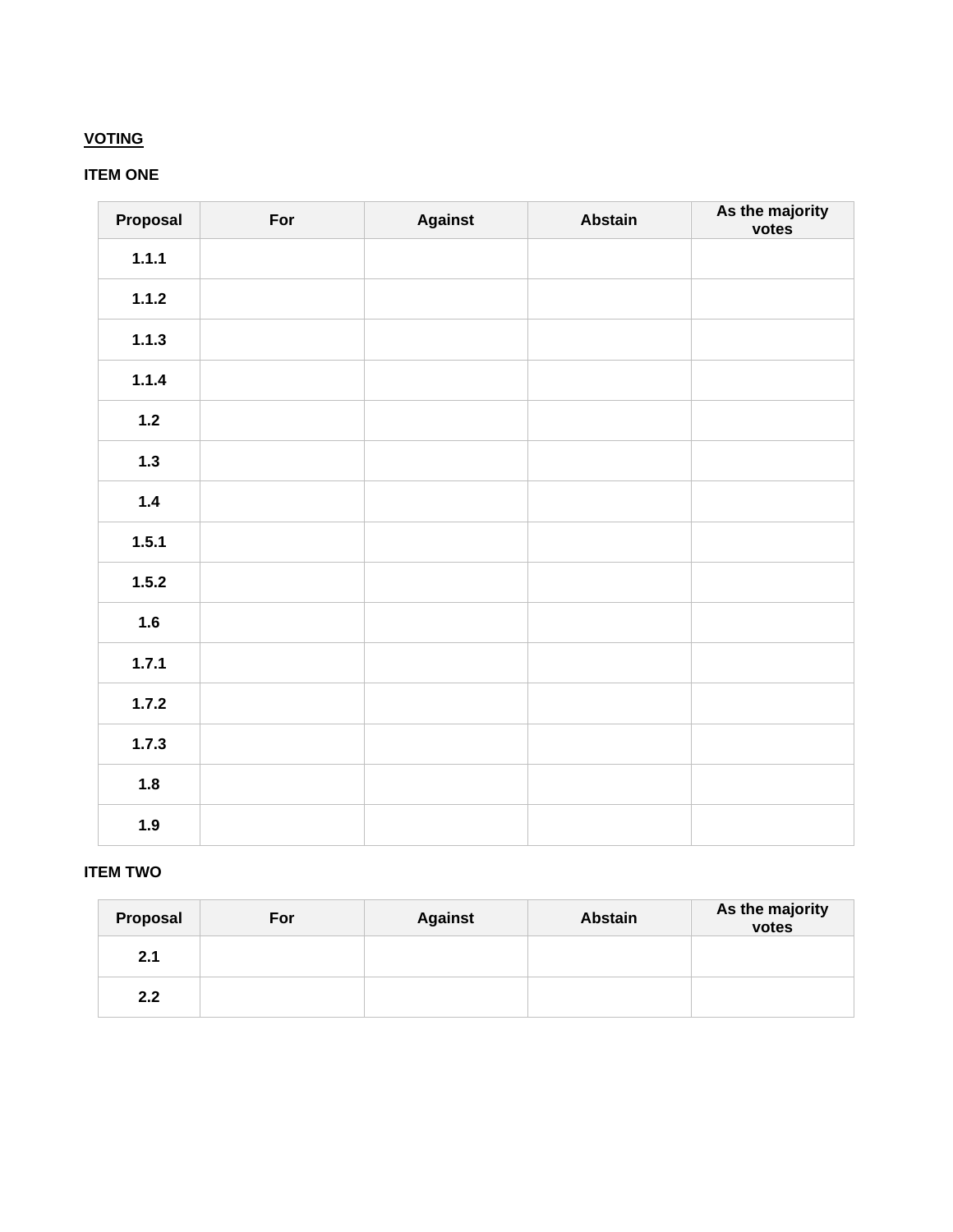# **ITEM THREE**

| Proposal | For | <b>Against</b> | <b>Abstain</b> | As the majority<br>votes |
|----------|-----|----------------|----------------|--------------------------|
| 3.1      |     |                |                |                          |

## **ITEM FOUR**

| Proposal | For | <b>Against</b> | <b>Abstain</b> | As the majority<br>votes |
|----------|-----|----------------|----------------|--------------------------|
| 4.1      |     |                |                |                          |
| 4.2.1    |     |                |                |                          |
| 4.2.2    |     |                |                |                          |
| 4.2.3    |     |                |                |                          |
| 4.2.4    |     |                |                |                          |
| 4.2.5    |     |                |                |                          |
| 4.2.6    |     |                |                |                          |
| 4.2.7    |     |                |                |                          |
| 4.2.8    |     |                |                |                          |
| 4.2.9    |     |                |                |                          |
| 4.2.10   |     |                |                |                          |
| 4.2.11   |     |                |                |                          |
| 4.2.12   |     |                |                |                          |
| 4.2.13   |     |                |                |                          |
| 4.2.14   |     |                |                |                          |
| 4.2.15   |     |                |                |                          |
| 4.2.16   |     |                |                |                          |
| 4.2.17   |     |                |                |                          |
| 4.2.18   |     |                |                |                          |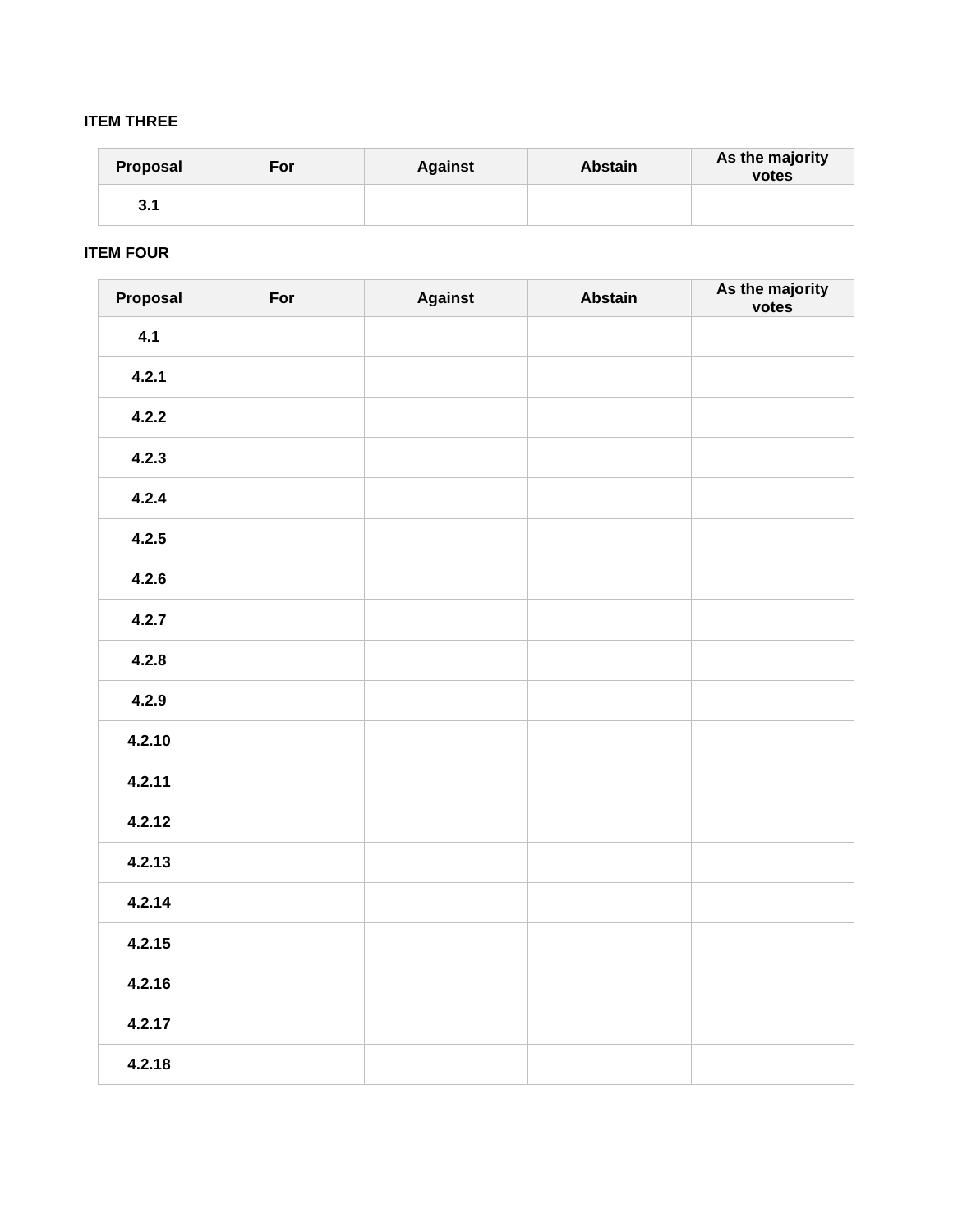| Proposal | For | <b>Against</b> | <b>Abstain</b> | As the majority<br>votes |
|----------|-----|----------------|----------------|--------------------------|
| 4.2.19   |     |                |                |                          |
| 4.3      |     |                |                |                          |
| 4.4      |     |                |                |                          |
| 4.5      |     |                |                |                          |
| 4.6      |     |                |                |                          |
| 4.7      |     |                |                |                          |
| 4.8      |     |                |                |                          |
| 4.9      |     |                |                |                          |
| 4.10     |     |                |                |                          |
| 4.11     |     |                |                |                          |
| 4.12     |     |                |                |                          |
| 4.13     |     |                |                |                          |
| 4.14     |     |                |                |                          |
| 4.15     |     |                |                |                          |
| 4.16     |     |                |                |                          |
| 4.17     |     |                |                |                          |
| 4.18     |     |                |                |                          |

## **ITEM FIVE**

| Proposal | For | <b>Against</b> | <b>Abstain</b> | As the majority<br>votes |
|----------|-----|----------------|----------------|--------------------------|
| 5.1      |     |                |                |                          |
| 5.2      |     |                |                |                          |
| 5.3      |     |                |                |                          |

**ITEM SIX**